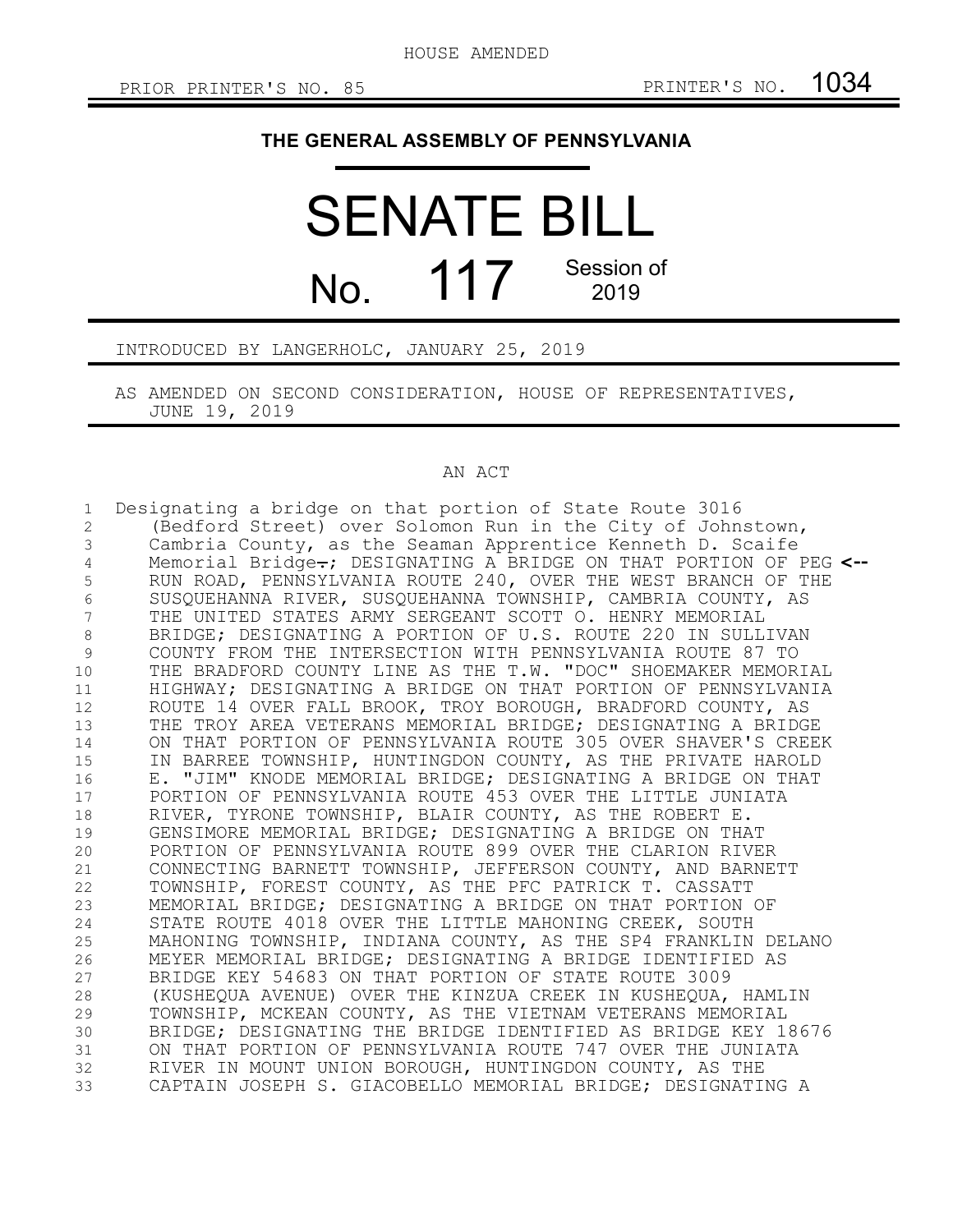BRIDGE ON THAT PORTION OF STATE ROUTE 2016 OVER THE CASSELMAN RIVER IN ROCKWOOD BOROUGH, SOMERSET COUNTY, AS THE PFC ALTON GLENN STERNER MEMORIAL BRIDGE; AND DESIGNATING A BRIDGE ON THAT PORTION OF PENNSYLVANIA ROUTE 96 OVER THE LITTLE WILLS CREEK, BEDFORD COUNTY, AS THE STAFF SGT. ROGER (ROD) GUY HOLLER MEMORIAL BRIDGE. The General Assembly of the Commonwealth of Pennsylvania hereby enacts as follows: Section 1. Seaman Apprentice Kenneth D. Scaife Memorial Bridge. (a) Findings.--The General Assembly finds and declares as follows: (1) Seaman Apprentice (SA) Kenneth D. Scaife was born August 6, 1953, and was a native of Johnstown. He attended Johnstown High School. (2) SA Scaife served in the United States Navy aboard the USS William C. Lawe, DD-763, 7th Fleet, as a machine gunner. (3) SA Scaife was assigned to Vietnam and served nearly two years before his death. (4) SA Scaife was declared Missing in Action (MIA)/Killed in Action (KIA) after being lost at sea off the coast of South Vietnam while his vessel was providing gunfire support on January 3, 1973. (5) Despite a complete search of the ship, the ship's route and the coast, SA Scaife's body was never recovered. (6) For his service and ultimate sacrifice, SA Scaife was awarded the National Defense Medal, Vietnam Service Medal and the Vietnam Campaign Medal. (7) SA Scaife is honored on Panel 1W, Line 108, of the Vietnam Veterans Memorial in Washington, DC. (b) Designation.--The bridge located on State Route 3016 (Bedford Street) over Solomon Run in the City of Johnstown, Cambria County, is hereby designated the Seaman Apprentice 1 2 3 4 5 6 7 8 9 10 11 12 13 14 15 16 17 18 19  $20$ 21 22 23 24 25 26 27 28 29 30 31 32 33

20190SB0117PN1034 - 2 -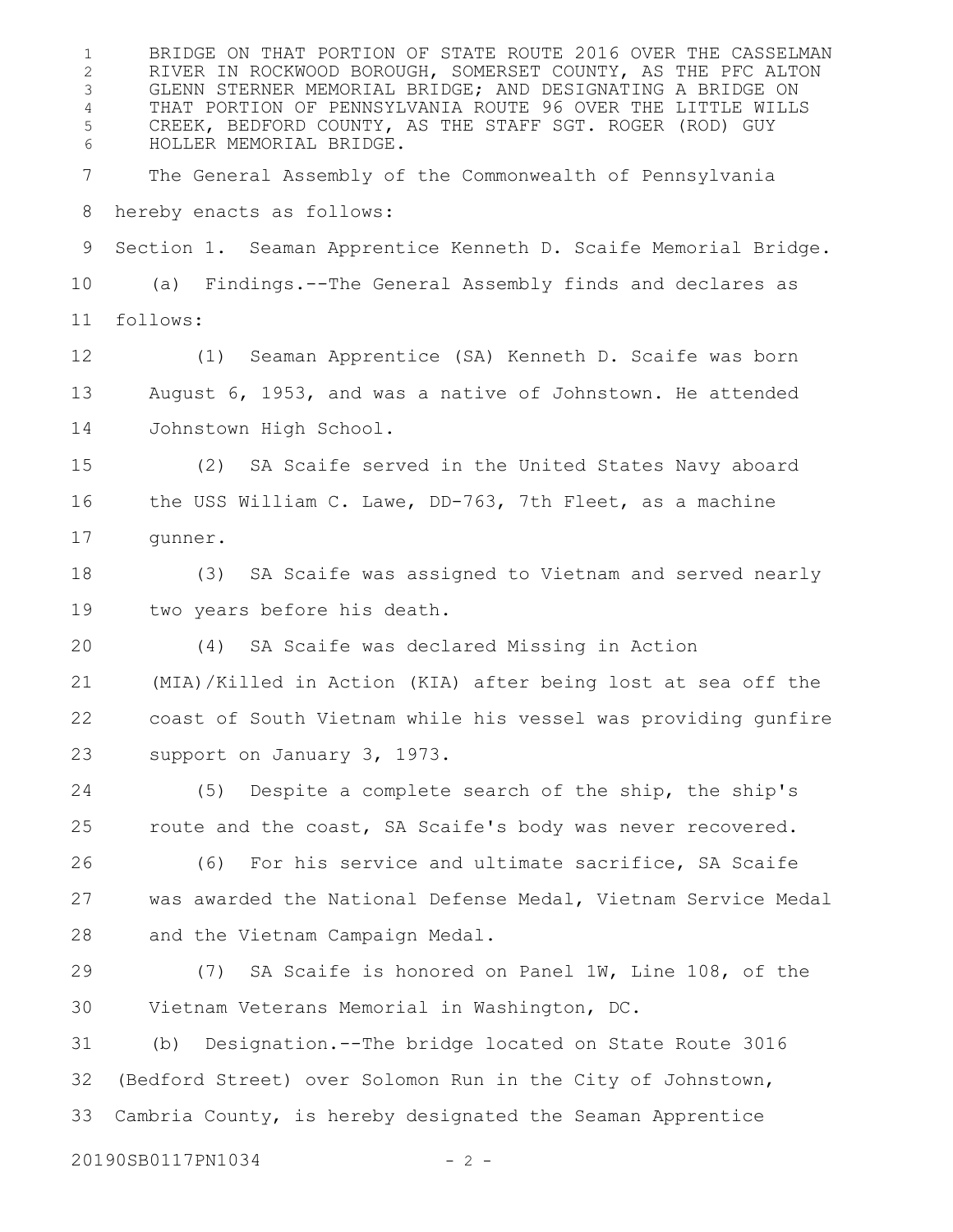Kenneth D. Scaife Memorial Bridge. 1

(c) Signs.--The Department of Transportation shall erect and maintain appropriate signs displaying the name of the bridge to traffic in both directions on the bridge. 2 3 4

SECTION 2. UNITED STATES ARMY SERGEANT SCOTT O. HENRY MEMORIAL **<--** BRIDGE. 5 6

(A) DESIGNATION.--THE BRIDGE LOCATED ON PEG RUN ROAD, 7

PENNSYLVANIA ROUTE 240, OVER THE WEST BRANCH OF THE SUSQUEHANNA RIVER, SUSQUEHANNA TOWNSHIP, CAMBRIA COUNTY, IS DESIGNATED THE UNITED STATES ARMY SERGEANT SCOTT O. HENRY MEMORIAL BRIDGE IN 10 HONOR OF SCOTT O. HENRY WHO SERVED IN BOTH THE UNITED STATES MARINE CORPS AND THE UNITED STATES ARMY. SCOTT O. HENRY WAS KILLED IN ACTION IN VIETNAM AT THE BATTLE OF IA DRANG WHILE RESCUING AN INJURED SOLDIER FROM THE FIELD OF BATTLE. 8 9 11 12 13 14

(B) SIGNS.--THE DEPARTMENT OF TRANSPORTATION SHALL ERECT AND MAINTAIN APPROPRIATE SIGNS DISPLAYING THE NAME OF THE BRIDGE TO TRAFFIC IN BOTH DIRECTIONS ON THE BRIDGE. 15 16 17

SECTION 3. T.W. "DOC" SHOEMAKER MEMORIAL HIGHWAY. 18

(A) DESIGNATION.--THE SECTION OF U.S. ROUTE 220 IN SULLIVAN COUNTY FROM THE INTERSECTION WITH PENNSYLVANIA ROUTE 87 TO THE BRADFORD COUNTY LINE IS DESIGNATED THE T.W. "DOC" SHOEMAKER MEMORIAL HIGHWAY IN HONOR OF SULLIVAN COUNTY NATIVE T.W. "DOC" SHOEMAKER, A WORLD WAR II VETERAN WHO DIED ON MAY 2, 2018, AFTER SERVING HIS COMMUNITY FOR NEARLY 70 YEARS AS A VETERINARIAN AND COMMUNITY LEADER. 19 20 21 22 23 24 25

(B) SIGNS.--THE DEPARTMENT OF TRANSPORTATION SHALL ERECT AND MAINTAIN APPROPRIATE SIGNS DISPLAYING THE NAME OF THE HIGHWAY TO TRAFFIC IN BOTH DIRECTIONS ON THE HIGHWAY. 26 27 28

SECTION 4. TROY AREA VETERANS MEMORIAL BRIDGE. 29

(A) DESIGNATION.--THE BRIDGE LOCATED ON PENNSYLVANIA ROUTE 3020190SB0117PN1034 - 3 -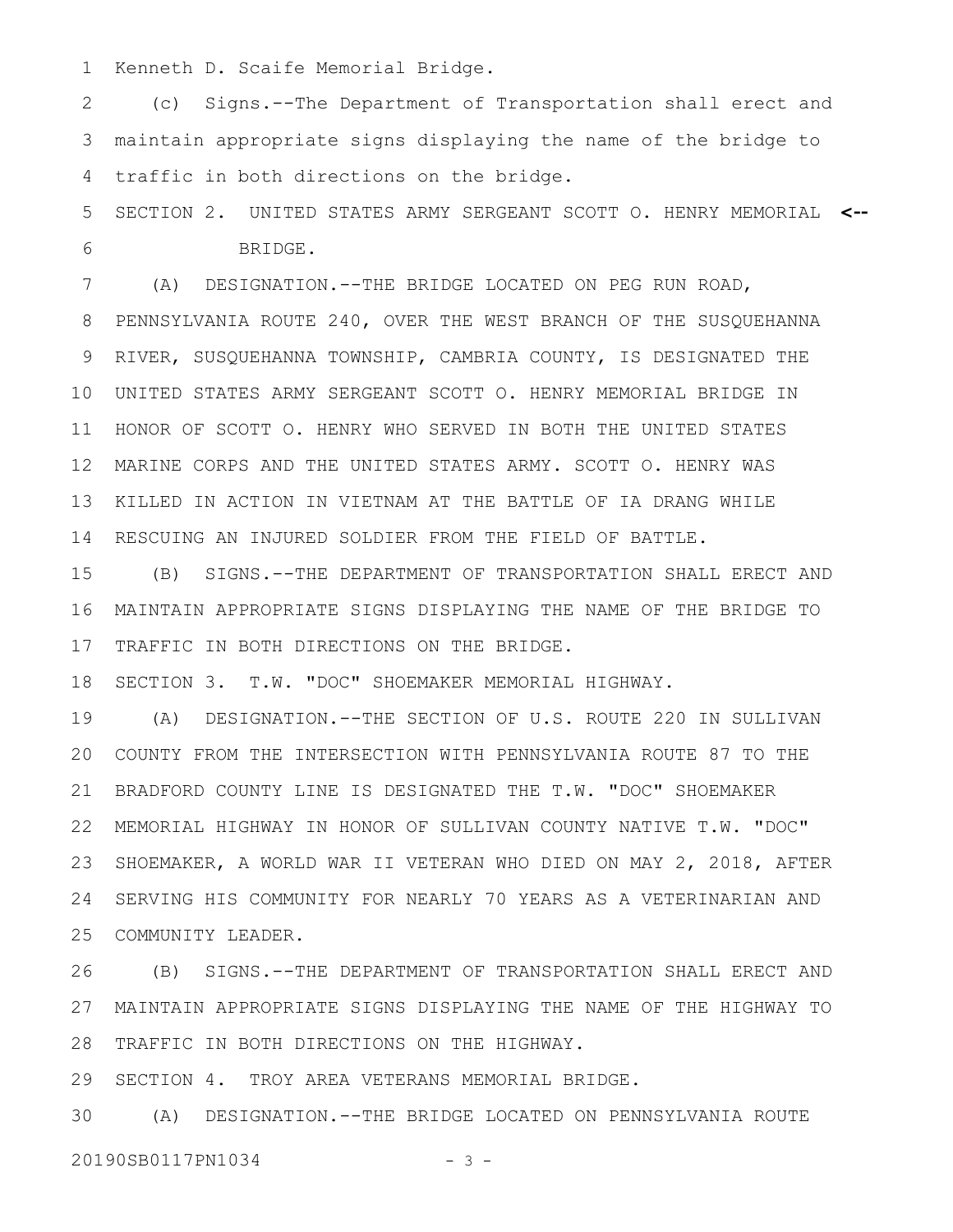14 OVER FALL BROOK IN TROY BOROUGH, BRADFORD COUNTY, IS 1

DESIGNATED THE TROY AREA VETERANS MEMORIAL BRIDGE. 2

(B) SIGNS.--THE DEPARTMENT OF TRANSPORTATION SHALL ERECT AND MAINTAIN APPROPRIATE SIGNS DISPLAYING THE NAME OF THE BRIDGE TO TRAFFIC IN BOTH DIRECTIONS ON THE BRIDGE. 3 4 5

SECTION 5. PRIVATE HAROLD E. "JIM" KNODE MEMORIAL BRIDGE. 6

(A) FINDINGS.--THE GENERAL ASSEMBLY FINDS AND DECLARES AS FOLLOWS: 7 8

(1) PRIVATE HAROLD E. "JIM" KNODE WAS A NATIVE OF THE MCALEVYS FORT AREA. 9 10

(2) IN FEBRUARY 1944, PRIVATE KNODE WAS DRAFTED INTO THE UNITED STATES ARMY AT AGE 28 AND SERVED WITH THE 179TH INFANTRY REGIMENT, 45TH INFANTRY DIVISION. 11 12 13

(3) ON NOVEMBER 28, 1944, PRIVATE KNODE WAS KILLED WHILE CROSSING THE MOSELLE RIVER BETWEEN FRANCE AND GERMANY. PRIVATE KNODE WAS INTERRED IN WHAT BECAME THE EPINAL AMERICAN CEMETERY IN DINOZÉ, FRANCE. 14 15 16 17

(4) PRIVATE KNODE WAS AWARDED THE BRONZE STAR, THE PURPLE HEART, THE GOOD CONDUCT MEDAL, THE EUROPEAN-AFRICAN MIDDLE EASTERN CAMPAIGN MEDAL, THE WORLD WAR II VICTORY MEDAL AND A LAPEL BUTTON FOR HONORABLE SERVICE. 18 19 20 21

(B) DESIGNATION.--THE BRIDGE LOCATED ON PENNSYLVANIA ROUTE 305 IN BARREE TOWNSHIP, HUNTINGDON COUNTY, OVER SHAVER'S CREEK IS DESIGNATED THE PRIVATE HAROLD E. "JIM" KNODE MEMORIAL BRIDGE. (C) SIGNS.--THE DEPARTMENT OF TRANSPORTATION SHALL ERECT AND MAINTAIN APPROPRIATE SIGNS DISPLAYING THE NAME OF THE BRIDGE TO 26 27 TRAFFIC IN BOTH DIRECTIONS ON THE BRIDGE. 22 23 24 25

28 SECTION 6. ROBERT E. GENSIMORE BRIDGE.

(A) FINDINGS.--THE GENERAL ASSEMBLY FINDS AND DECLARES AS FOLLOWS: 3029

20190SB0117PN1034 - 4 -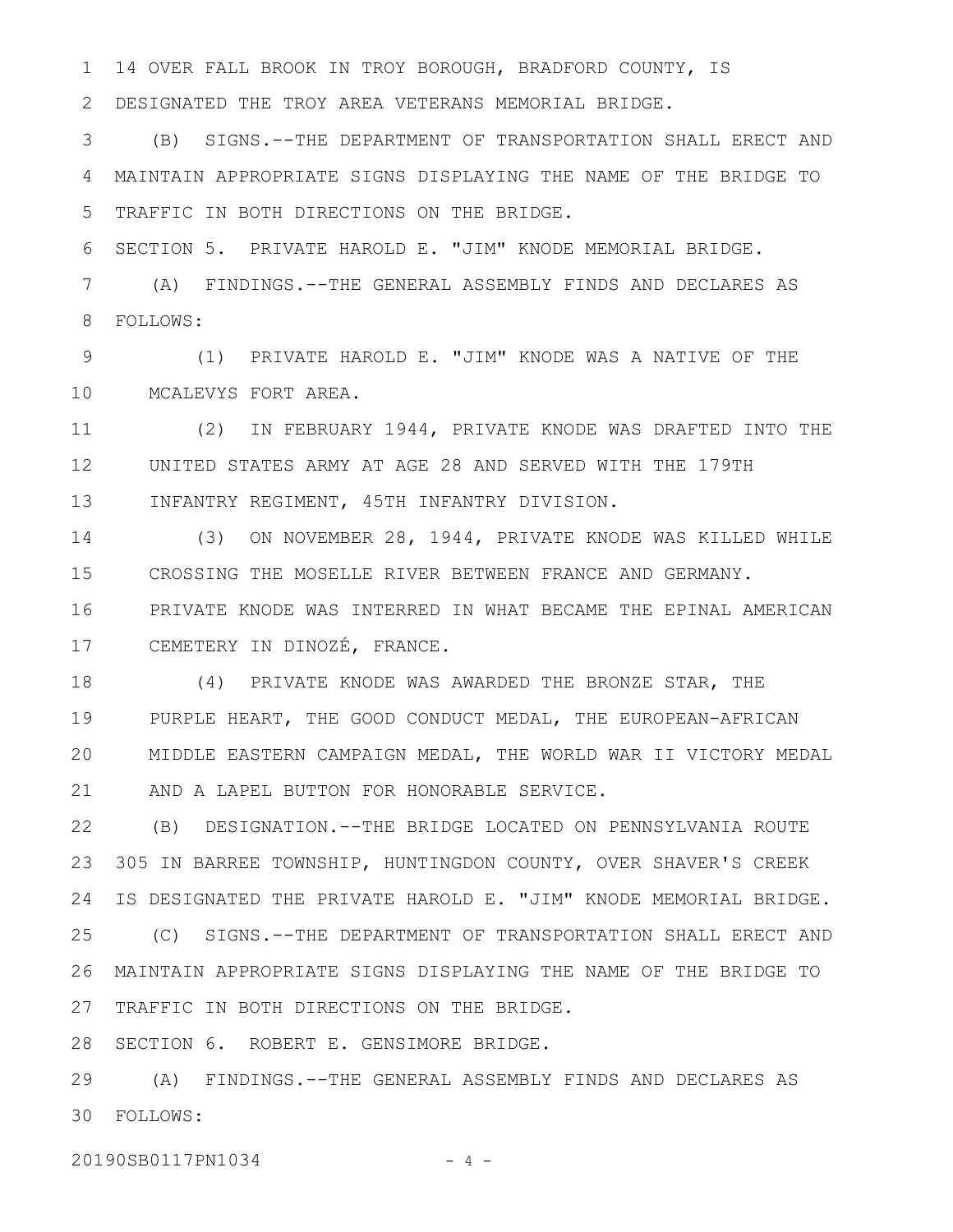(1) ROBERT E. GENSIMORE, A FOREMAN FOR BLAIR DISTRICT 9 OF THE PENNSYLVANIA DEPARTMENT OF TRANSPORTATION, LOST HIS LIFE IN THE LINE OF DUTY ON FEBRUARY 17, 2018. 1 2 3

(2) A RESIDENT OF SPRUCE CREEK, GENSIMORE WAS A 1991 GRADUATE OF JUNIATA VALLEY HIGH SCHOOL AND SERVED FOR 27 YEARS AS A MEMBER OF THE WARRIORS MARK-FRANKLIN VOLUNTEER FIRE COMPANY. 4 5 6 7

(B) DESIGNATION.--THE BRIDGE LOCATED ON PENNSYLVANIA ROUTE 453 IN TYRONE TOWNSHIP, BLAIR COUNTY, OVER THE LITTLE JUNIATA RIVER, IS DESIGNATED THE ROBERT E. GENSIMORE MEMORIAL BRIDGE. (C) SIGNS.--THE DEPARTMENT OF TRANSPORTATION SHALL ERECT AND MAINTAIN APPROPRIATE SIGNS DISPLAYING THE NAME OF THE BRIDGE TO 12 13 TRAFFIC IN BOTH DIRECTIONS ON THE BRIDGE. 8 9 10 11

SECTION 7. PFC PATRICK T. CASSATT MEMORIAL BRIDGE. 14

(A) FINDINGS.--THE GENERAL ASSEMBLY FINDS AND DECLARES AS FOLLOWS: 16 15

(1) PFC PATRICK T. CASSATT OF CLARINGTON SERVED WITH THE U.S. ARMY IN WORLD WAR II AND THE KOREAN WAR. 17 18

(2) A MEMBER OF COMPANY E, 2ND BATTALION, 8TH CAVALRY REGIMENT, 1ST CAVALRY DIVISION, PFC CASSATT WAS DECLARED MISSING IN ACTION ON NOVEMBER 2, 1950, AFTER HIS BATTALION WAS ATTACKED BY THE PEOPLES LIBERATION ARMY. 19 20 21 22

(3) PFC CASSATT WAS DECLARED KILLED IN ACTION ON DECEMBER 31, 1953. 23 24

(B) DESIGNATION.--THE BRIDGE LOCATED ON PENNSYLVANIA ROUTE 899 OVER THE CLARION RIVER CONNECTING BARNETT TOWNSHIP, JEFFERSON COUNTY, AND BARNETT TOWNSHIP, FOREST COUNTY, IS DESIGNATED THE PFC PATRICK T. CASSATT MEMORIAL BRIDGE. 28 25 26 27

(C) SIGNS.--THE DEPARTMENT OF TRANSPORTATION SHALL ERECT AND MAINTAIN APPROPRIATE SIGNS DISPLAYING THE NAME OF THE BRIDGE TO 3029

20190SB0117PN1034 - 5 -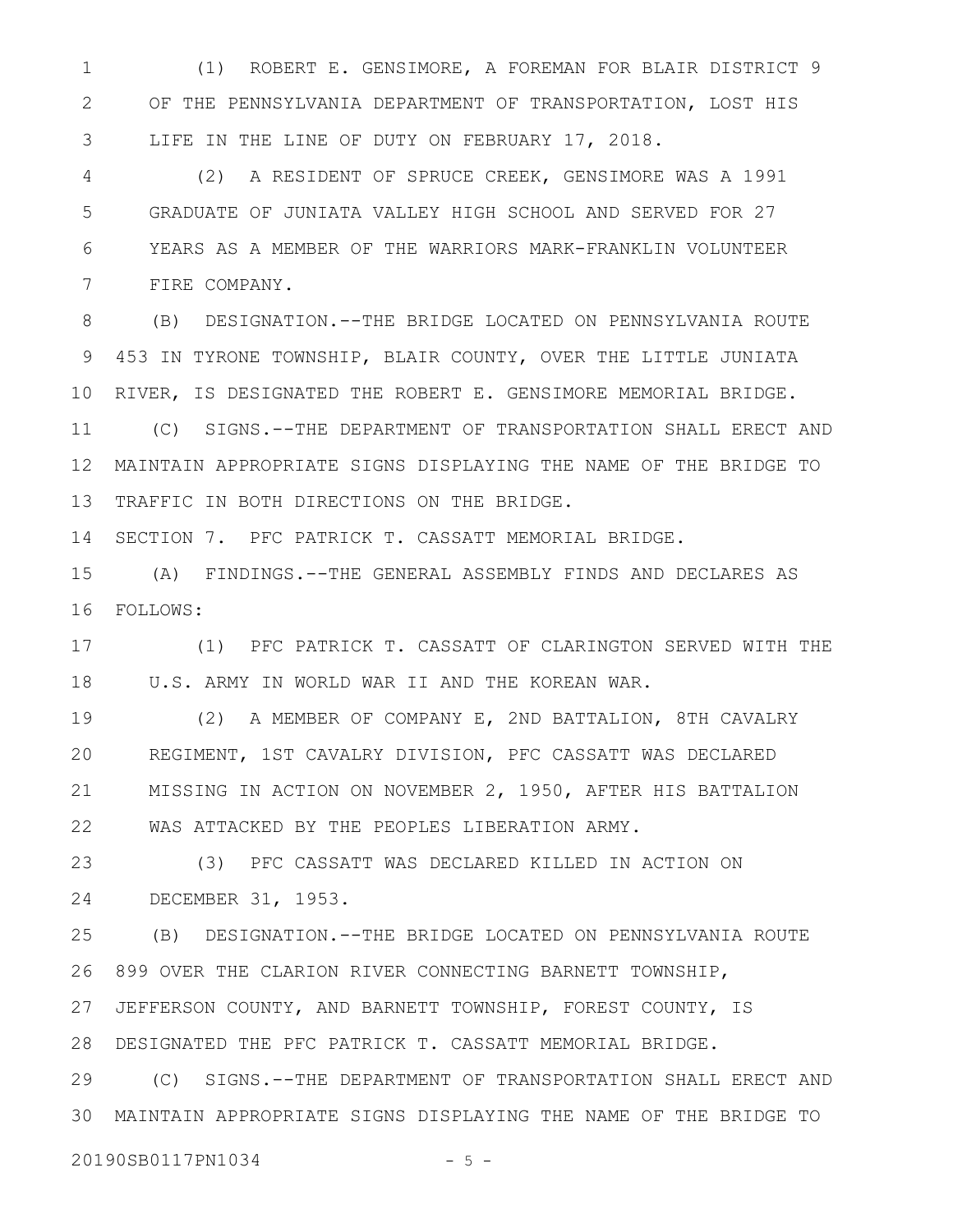TRAFFIC IN BOTH DIRECTIONS ON THE BRIDGE. 1

SECTION 8. SP4 FRANKLIN DELANO MEYER MEMORIAL BRIDGE. 2

(A) FINDINGS.--THE GENERAL ASSEMBLY FINDS AND DECLARES AS FOLLOWS: 3 4

(1) SP4 FRANKLIN DELANO MEYER, A NATIVE OF SOUTH MAHONING TOWNSHIP, LOST HIS LIFE ON JUNE 11, 1970, WHILE SERVING WITH THE UNITED STATES ARMY IN VIETNAM. 5 6 7

(2) SP4 MEYER WAS AWARDED THE BRONZE STAR, GOOD CONDUCT MEDAL, VIETNAM SERVICE MEDAL, AIRCREW BADGE AND MARKSMANSHIP MEDAL. 8 9 10

(B) DESIGNATION.--THE BRIDGE LOCATED ON STATE ROUTE 4018 12 OVER THE LITTLE MAHONING CREEK, SOUTH MAHONING TOWNSHIP, INDIANA COUNTY, IS DESIGNATED THE SP4 FRANKLIN DELANO MEYER MEMORIAL 13 14 BRIDGE. 11

(C) SIGNS.--THE DEPARTMENT OF TRANSPORTATION SHALL ERECT AND MAINTAIN APPROPRIATE SIGNS DISPLAYING THE NAME OF THE BRIDGE TO 16 17 TRAFFIC IN BOTH DIRECTIONS ON THE BRIDGE. 15

18 SECTION 9. VIETNAM VETERANS MEMORIAL BRIDGE.

(A) FINDINGS.--THE GENERAL ASSEMBLY FINDS AND DECLARES AS FOLLOWS: 20 19

(1) ALTHOUGH THERE WAS NO OFFICIAL DECLARATION OF WAR, IT IS WIDELY ACCEPTED THAT THE VIETNAM WAR STARTED ON NOVEMBER 1, 1955, AND ENDED ON APRIL 30, 1975, LASTING 19 YEARS, 180 DAYS. 21 22 23 24

(2) ON AUGUST 2, 1964, THE NORTH VIETNAMESE FIRED ON A UNITED STATES DESTROYER ANCHORED IN THE GULF OF TONKIN, LEADING TO CONGRESS PASSING THE GULF OF TONKIN RESOLUTION, AUTHORIZING A FULL-SCALE INTERVENTION IN THE VIETNAM WAR. 25 26 27 28

(3) ON MARCH 8, 1965, THE FIRST AMERICAN COMBAT TROOPS, THE 9TH MARINE EXPEDITIONARY BRIGADE, LANDED IN DA NANG, 29 30

20190SB0117PN1034 - 6 -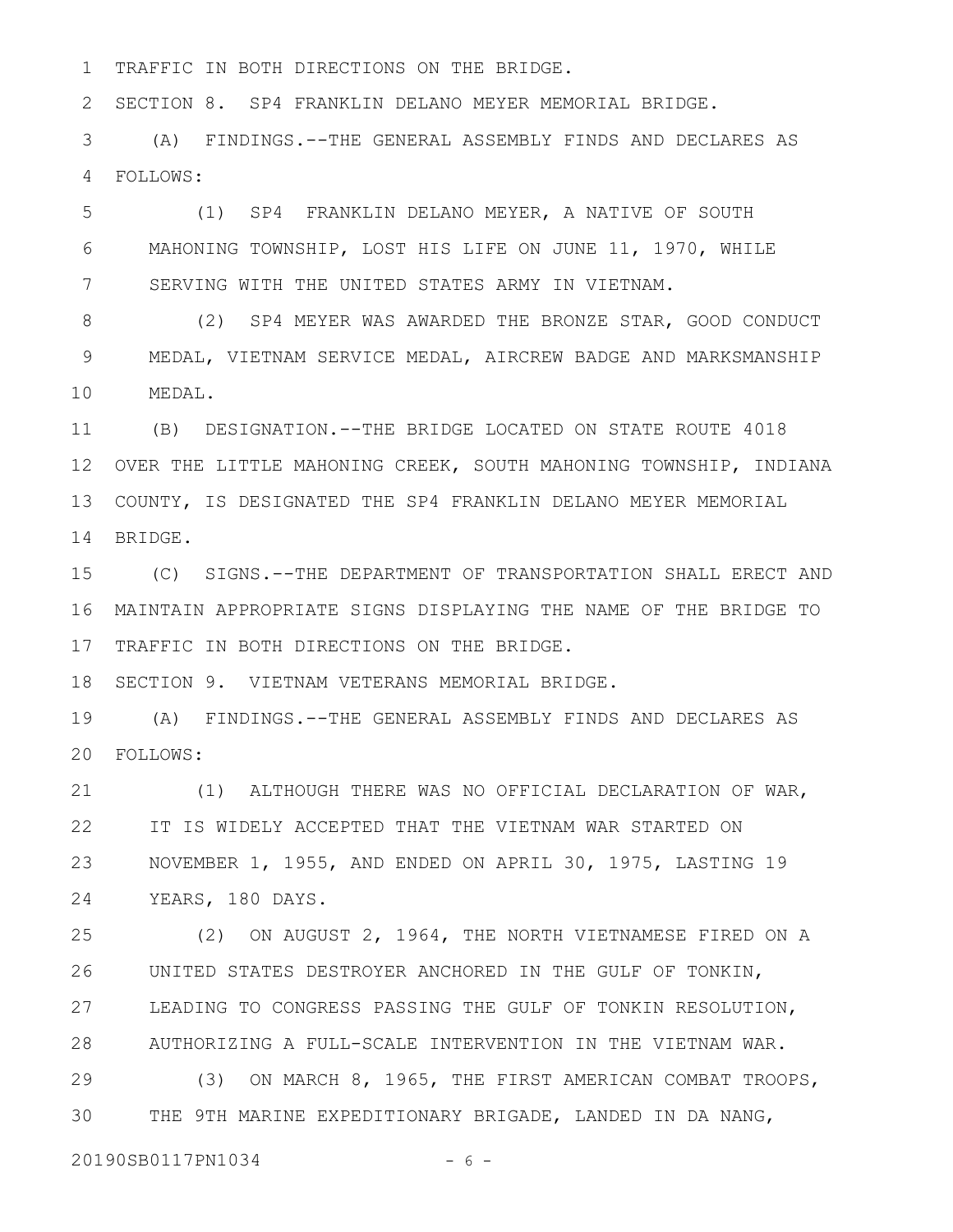VIETNAM. 1

(4) THE LAST AMERICAN GROUND TROOPS LEFT VIETNAM ON MARCH 29, 1973, MORE THAN TWO YEARS BEFORE THE OFFICIAL END OF THE WAR WHEN SOUTH VIETNAM SURRENDERED TO NORTH VIETNAM. 2 3 4

(5) TWO HUNDRED FORTY MEN WERE AWARDED THE MEDAL OF HONOR DURING THE VIETNAM WAR. 5 6

(6) IN ALL, APPROXIMATELY 2,700,000 AMERICAN MEN AND WOMEN SERVED IN UNIFORM IN VIETNAM, INCLUDING MORE THAN 300,000 PENNSYLVANIANS. 7 8 9

(7) DURING THE COURSE OF THE VIETNAM WAR, 58,148 AMERICANS WERE KILLED, INCLUDING MORE THAN 3,000 PENNSYLVANIANS. 10 11 12

(8) IT IS FITTING TO RECOGNIZE AND HONOR THE MEN AND WOMEN WHO BRAVELY SERVED THEIR COUNTRY DURING THE VIETNAM WAR. 13 14 15

(B) DESIGNATION.--THE BRIDGE, IDENTIFIED AS BRIDGE KEY 54683, LOCATED ON STATE ROUTE 3009 (KUSHEQUA AVENUE) IN KUSHEQUA, HAMLIN TOWNSHIP, MCKEAN COUNTY, OVER THE KINZUA CREEK IS DESIGNATED THE VIETNAM VETERANS MEMORIAL BRIDGE. 16 17 18 19

(C) SIGNS.--THE DEPARTMENT OF TRANSPORTATION SHALL ERECT AND MAINTAIN APPROPRIATE SIGNS DISPLAYING THE NAME OF THE BRIDGE TO TRAFFIC IN BOTH DIRECTIONS ON THE BRIDGE. 20 21 22

SECTION 10. CAPTAIN JOSEPH S. GIACOBELLO MEMORIAL BRIDGE. 23

(A) FINDINGS.--THE GENERAL ASSEMBLY FINDS AND DECLARES AS FOLLOWS: 25 24

(1) JOSEPH S. GIACOBELLO LIVED A LIFE OF HUMBLE SERVICE TO THE RESIDENTS OF MOUNT UNION AND TO THE NATION. 26 27

(2) BORN JUNE 30, 1919, MR. GIACOBELLO ATTENDED MOUNT UNION HIGH SCHOOL, FROM WHICH HE GRADUATED IN 1938. 28 29

(3) MR. GIACOBELLO ATTENDED SHIPPENSBURG STATE TEACHERS 20190SB0117PN1034 - 7 -30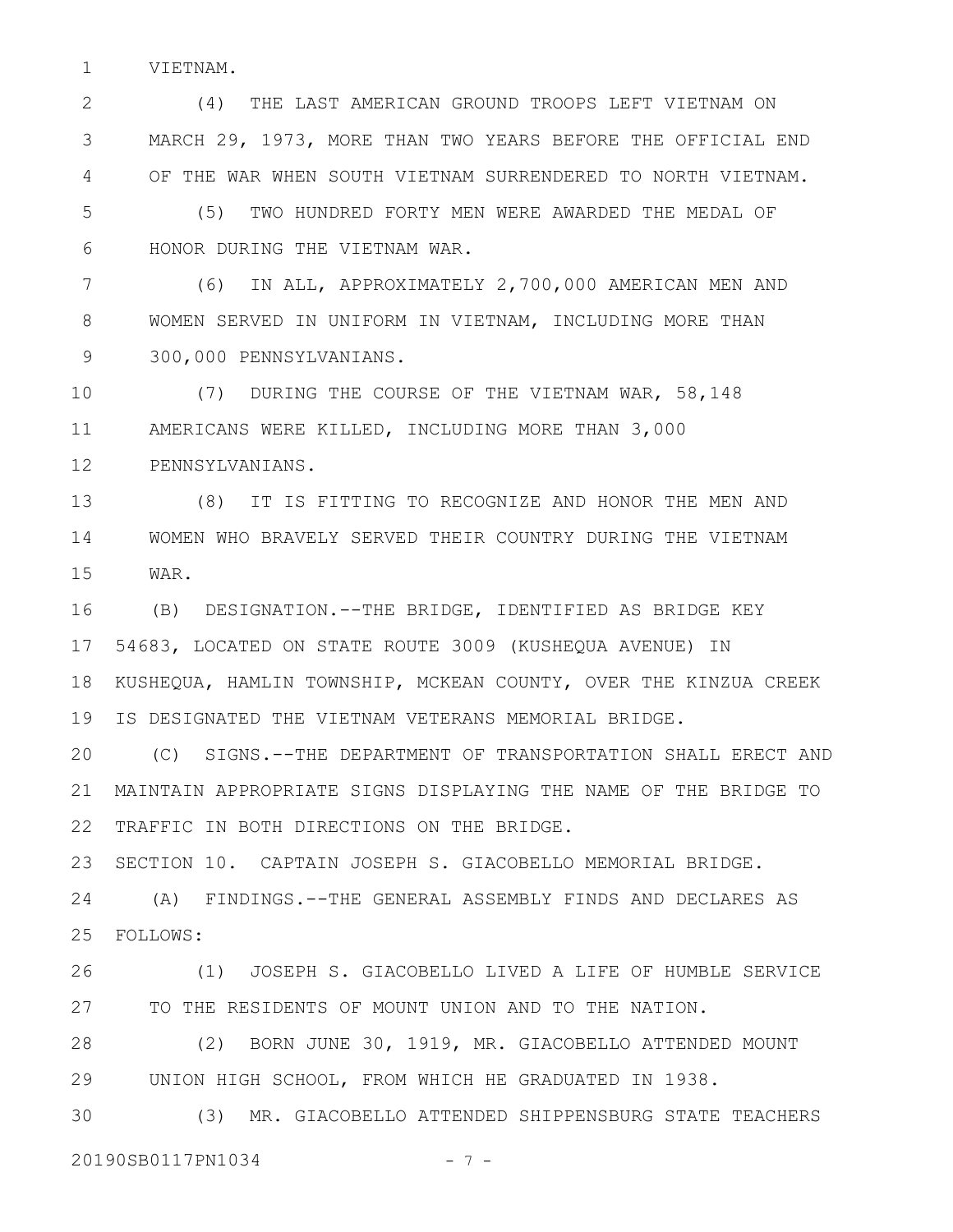COLLEGE, WHERE HE WAS A STANDOUT BASKETBALL AND FOOTBALL PLAYER UNTIL HE WAS DRAFTED INTO THE UNITED STATES ARMY IN 1942. 1 2 3

(4) MR. GIACOBELLO WAS ASSIGNED TO THE UNITED STATES ARMY INFANTRY. HE COMPLETED HIS BASIC TRAINING AT CAMP PICKETT IN VIRGINIA AND THEN ATTENDED OFFICER CANDIDATE SCHOOL AT FORT BENNING, GEORGIA. 4 5 6 7

(5) MR. GIACOBELLO WAS DEPLOYED TO THE EUROPEAN THEATER WITH THE 35TH INFANTRY DIVISION, CO. F, 2ND BATTALION, 137TH INFANTRY REGIMENT, ARRIVING IN NORMANDY, FRANCE, ON JULY 5, 1944, AND ACTIVATED INTO COMBAT ON JULY 11, 1944, IN THE FIGHTING IN THE HEDGEROWS OF ST. LO, FRANCE. 8 9 10 11 12

(6) IN ONE OF MANY DISTINGUISHED COMBAT ACTIONS, MR. GIACOBELLO HEROICALLY LED HIS COMPANY IN AN ATTACK ON THE FRENCH VILLAGE OF HELLIMER, WHERE HE AND TWO OTHERS STOPPED A MACHINE GUN AND KNOCKED OUT A PANTHER TANK, SAVING WHAT MANY BELIEVE ARE COUNTLESS LIVES. 13 14 15 16 17

(7) MR. GIACOBELLO WAS ONE OF THE MOST HIGHLY DECORATED SOLDIERS IN CENTRAL PENNSYLVANIA EARNING THE DISTINGUISHED SERVICE CROSS, TWO SILVER STARS, TWO PURPLE HEARTS AND THE COMBAT INFANTRYMAN BADGE WHILE FIGHTING IN COMBAT IN THE EUROPEAN THEATER. 18 19 20 21 22

(8) MR. GIACOBELLO ATTAINED THE RANK OF CAPTAIN IN THE UNITED STATES ARMY DURING HIS TIME IN COMBAT AND SERVICE TO OUR NATION. 23 24 25

(9) UPON RETURNING HOME, MR. GIACOBELLO DEDICATED HIS LIFE TO SERVICE IN HIS MOUNT UNION COMMUNITY WHERE HE HELPED COUNTLESS LOCAL VETERANS AND SUPPORTED YOUTH SPORTS ACTIVITIES. 26 27 28 29

(10) MR. GIACOBELLO PASSED AWAY ON FEBRUARY 16, 2019. 20190SB0117PN1034 - 8 -30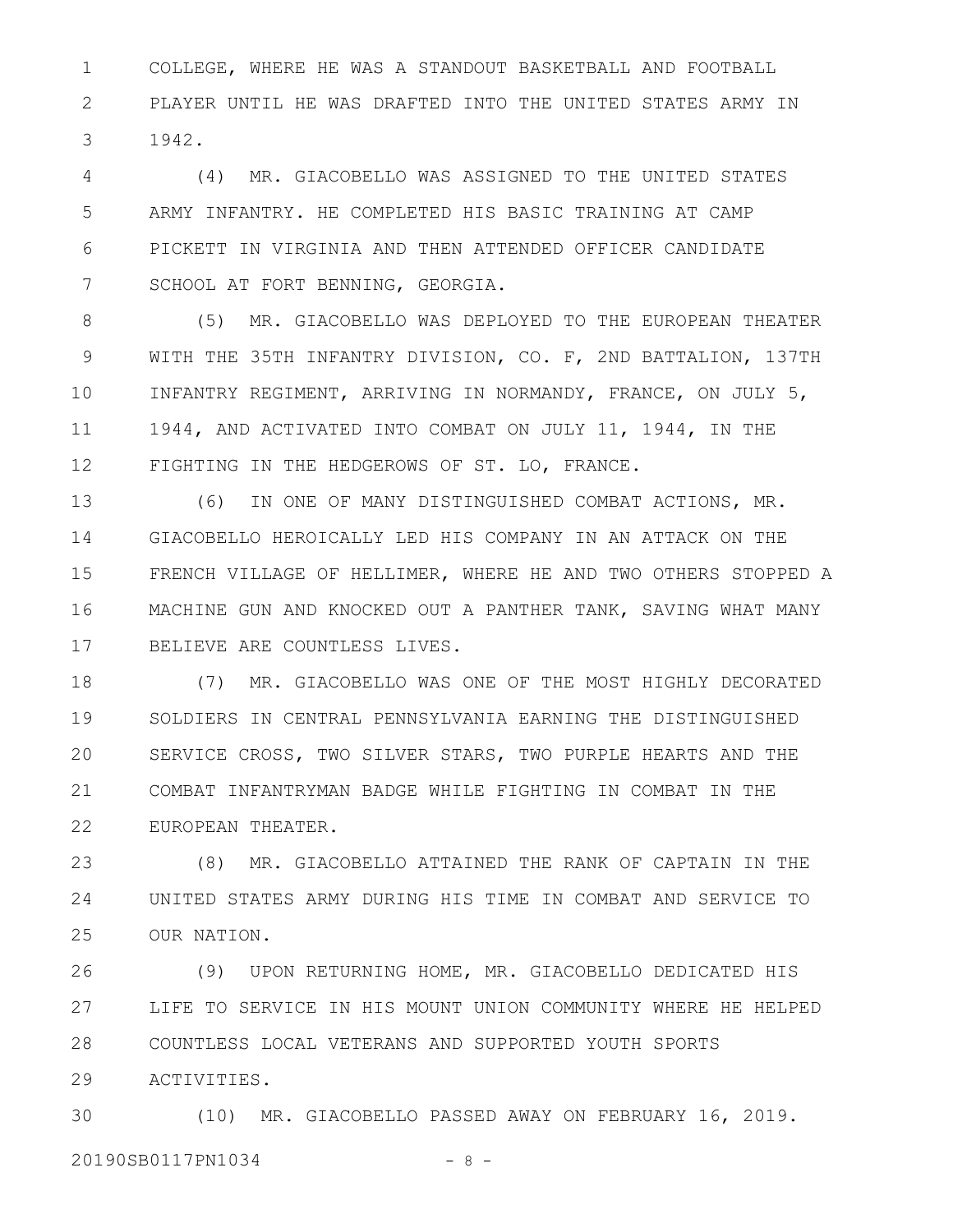(B) DESIGNATION.--THE BRIDGE, IDENTIFIED AS BRIDGE KEY 18676, LOCATED ON THAT PORTION OF PENNSYLVANIA ROUTE 747 IN MOUNT UNION BOROUGH, HUNTINGDON COUNTY, OVER THE JUNIATA RIVER IS DESIGNATED THE CAPTAIN JOSEPH S. GIACOBELLO MEMORIAL BRIDGE. 1 2 3 4

(C) SIGNS.--THE DEPARTMENT OF TRANSPORTATION SHALL ERECT AND MAINTAIN APPROPRIATE SIGNS DISPLAYING THE NAME OF THE BRIDGE TO TRAFFIC IN BOTH DIRECTIONS ON THE BRIDGE. 5 6 7

SECTION 11. PFC ALTON GLENN STERNER MEMORIAL BRIDGE. 8

(A) DESIGNATION.--THE BRIDGE LOCATED ON STATE ROUTE 2016 IN ROCKWOOD BOROUGH, SOMERSET COUNTY, OVER THE CASSELMAN RIVER IS DESIGNATED THE PFC ALTON GLENN STERNER MEMORIAL BRIDGE IN HONOR OF ROCKWOOD NATIVE PFC ALTON GLENN STERNER, WHO LOST HIS LIFE ON 12 JUNE 19, 1953, WHILE SERVING WITH THE UNITED STATES ARMY 5TH REGIMENTAL COMBAT TEAM DURING THE KOREAN WAR. 9 10 11 13 14

(B) SIGNS.--THE DEPARTMENT OF TRANSPORTATION SHALL ERECT AND MAINTAIN APPROPRIATE SIGNS DISPLAYING THE NAME OF THE BRIDGE TO TRAFFIC IN BOTH DIRECTIONS ON THE BRIDGE. 15 16 17

SECTION 12. STAFF SGT. ROGER (ROD) GUY HOLLER MEMORIAL BRIDGE. (A) FINDINGS.--THE GENERAL ASSEMBLY FINDS AND DECLARES AS FOLLOWS: 20 18 19

(1) STAFF SGT. ROGER GUY HOLLER, OF BUFFALO MILLS, WAS A 1967 GRADUATE OF HYNDMAN HIGH SCHOOL WHERE HE WAS A VARSITY WRESTLER AND WAS IN THE CHORUS. 21 22 23

(2) STAFF SGT. HOLLER ATTENDED PENN STATE ALTOONA AND WAS ATTENDING PITTSBURGH TECHNICAL INSTITUTE WHEN HE WAS DRAFTED INTO THE UNITED STATES ARMY IN JUNE 1969. 24 25 26

(3) STAFF SGT. HOLLER COMPLETED BASIC TRAINING AT FORT POLK IN LOUISIANA AND FORT BENNING IN GEORGIA. 27 28

(4) WHILE IN VIETNAM, STAFF SGT. HOLLER WAS A MEMBER OF COMPANY A, 2ND BATTALION, 5TH CAVALRY, 1ST CAVALRY DIVISION. 29 30